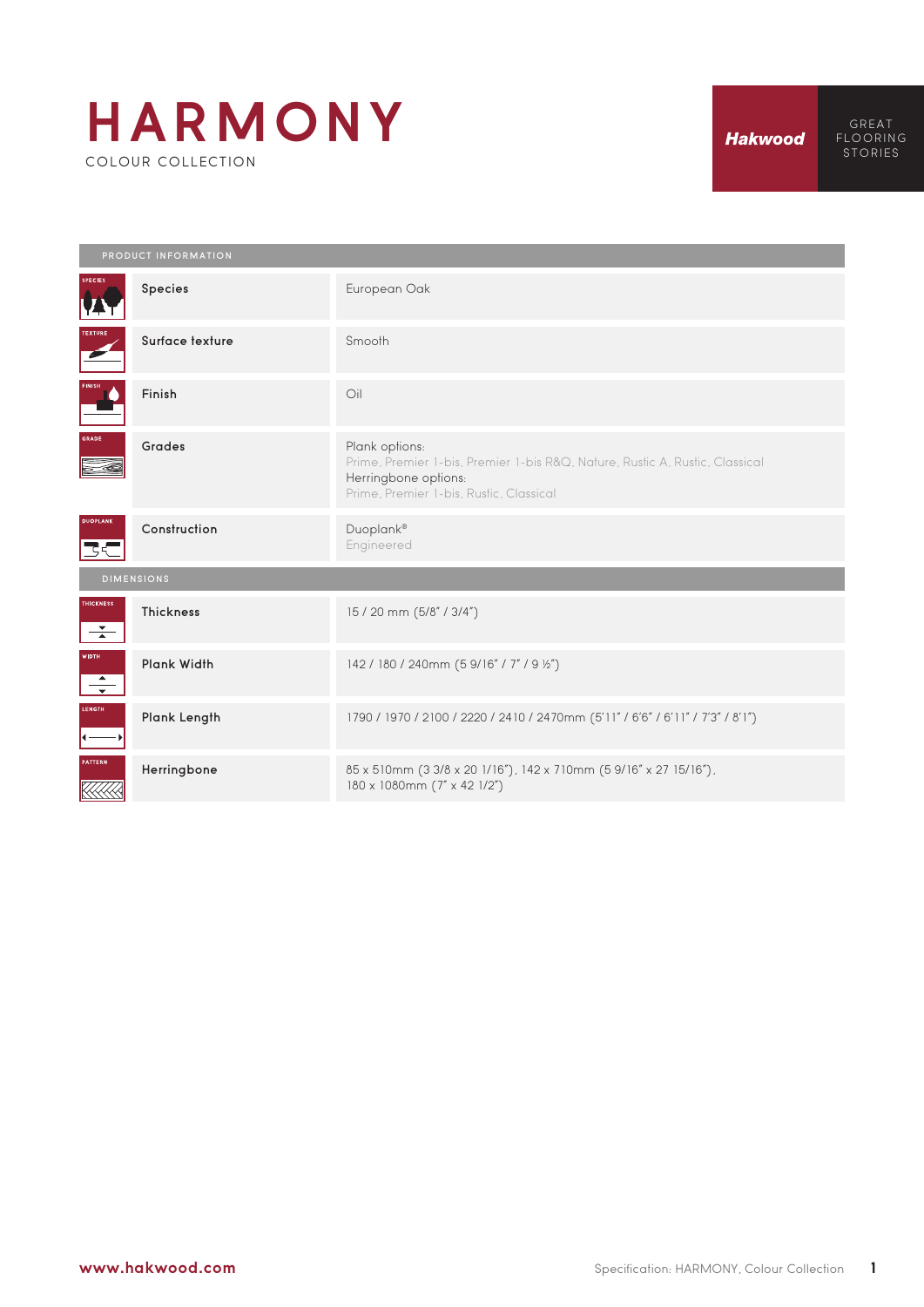| <b>SUSTAINABILITY</b>         |                                                                                                              | <b>TEST METHOD</b>                                                   | MINIMUM REQUIREMENT                                          | PERFORMANCE                       |
|-------------------------------|--------------------------------------------------------------------------------------------------------------|----------------------------------------------------------------------|--------------------------------------------------------------|-----------------------------------|
|                               | FSC certified (Mix)<br>available on request                                                                  |                                                                      | FSC® Certificate Code:<br>SCS-COC-000609                     | Meets requirement<br>upon request |
| EUROPEAN STANDARD             |                                                                                                              | <b>TEST METHOD</b>                                                   | MINIMUM REQUIREMENT                                          | PERFORMANCE                       |
| C€                            | <b>CE</b><br>Conformité Européenne                                                                           | EN 14342                                                             | <b>CE Compliant</b>                                          | Meets requirement                 |
|                               | LOW EMITTING MATERIALS                                                                                       | <b>TEST METHOD</b>                                                   | MINIMUM REQUIREMENT                                          | PERFORMANCE                       |
| E <sub>1</sub><br><b>НСНО</b> | E1 certificate<br>European Formaldehyde label                                                                | EN 717-7                                                             | E1 Compliant & E2<br>Compliant                               | Meets requirement                 |
| <b>COMPOSITIONS</b>           | <b>California Air Resources</b><br>Board (CARB)<br>Certificate for formaldehyde                              | <b>ASTM E1333</b>                                                    | <b>CARB Compliant</b>                                        | Meets requirement                 |
|                               | Émissions dans l'air intérieur<br>A+ label<br>France national Volatile<br>Organic Compound (VOC) A+<br>label | ISO 16000p 3,6,9                                                     | A+ / very low-emission                                       | Meets requirement                 |
|                               | AgBB<br>German label for low emissions                                                                       | ISO 16000                                                            | Meets requirement                                            | Meets requirement                 |
|                               | CA 01350<br>California Section 01350 Test for<br><b>VOC Emissions</b>                                        | CA DPHS Standard<br>Practice Section 01350                           | CA01350 Compliant                                            | Meets requirement                 |
| SLIP RESISTANCE               |                                                                                                              | <b>TEST METHOD</b>                                                   | MINIMUM REQUIREMENT                                          | PERFORMANCE                       |
|                               | EN14342<br>Wood flooring - characteristics,<br>evaluation of conformity and<br>marking                       | <b>CEN/TS 15676</b><br>Determination of the anti-<br>skid properties | 59 USRV<br>Unpolished slip resistance<br>value               | Meets requirement                 |
|                               |                                                                                                              | DIN 51130                                                            | R9 (range 6-10)                                              | Meets requirement                 |
|                               |                                                                                                              | DIN 51097 / GUV-I 8527                                               | Class B                                                      | Meets requirement                 |
|                               |                                                                                                              | ASTM C1028-96                                                        | $0.63$ (Dry)<br>0.63 (Wet)<br>Static coefficient of friction | Meets requirement                 |
| SOUND TEST                    |                                                                                                              | <b>TEST METHOD</b>                                                   | MINIMUM REQUIREMENT                                          | PERFORMANCE                       |
|                               | Impact sound reduction                                                                                       | EN 1533                                                              | 20 mm:14 dB $[\Delta L_{\ldots}]$<br>15 mm:16 dB [ΔL ]       | Meets requirement                 |